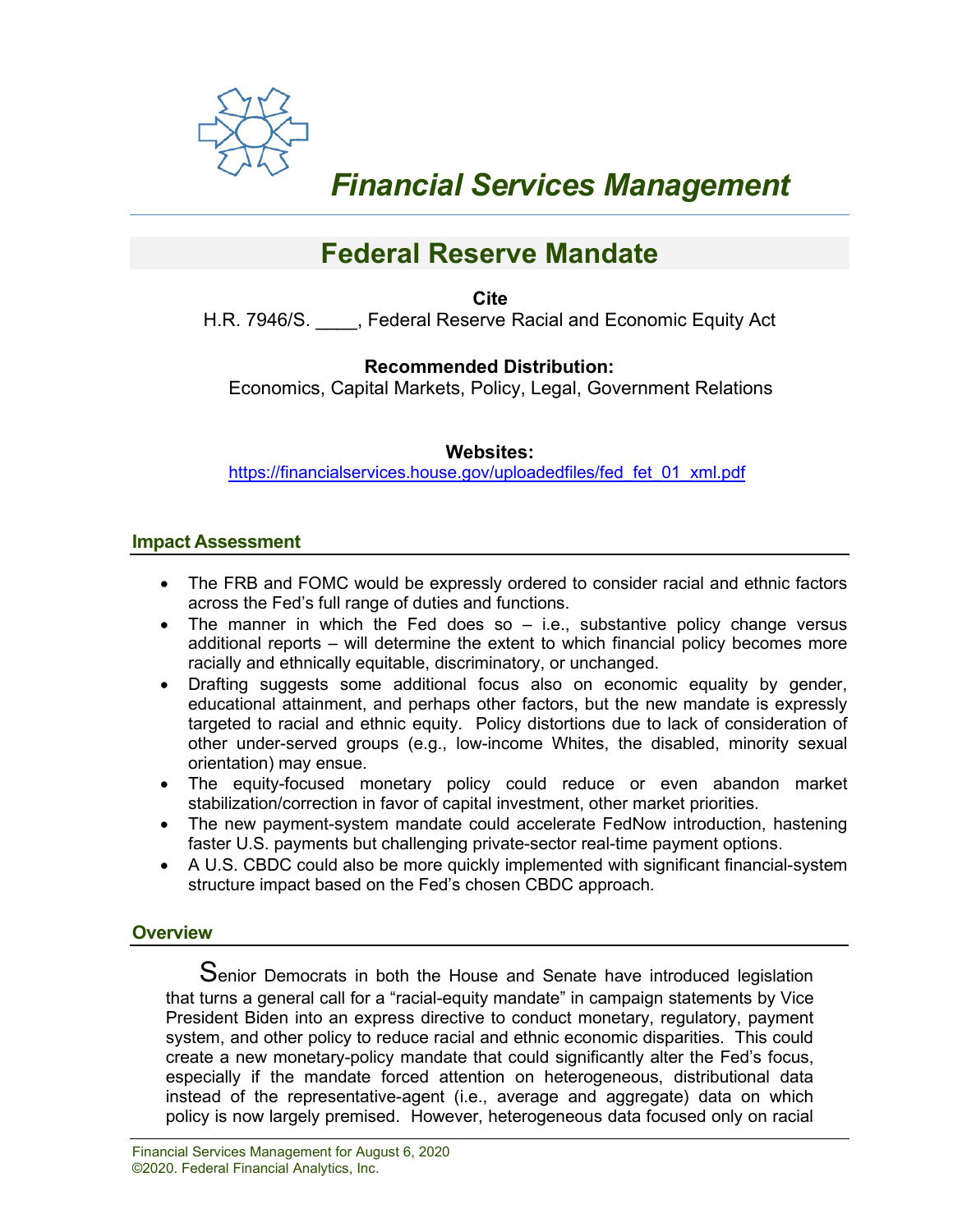and ethnic groups may overlook significant economic-equality challenges that undermine economic growth and/or financial stability. The FRB has never before had a policy mandate beyond general instructions to ensure financial stability with regard to its regulatory and supervisory activities and its mandate related to the payment system is focused on "integrity and efficiency." These activities as well as others outside monetary policy could thus change dramatically if a new racial-equity mandate were required. However, policy objectives at the Fed independent of racial equity and the extent to which Congress holds the Fed accountable to its interpretation of this mandate will determine the extent to which it results in more than a set of extensive new Fed reports to Congress.

#### **Impact**

The Federal Reserve's mandate has been set by laws enacted from 1913 at its founding to the Humphrey-Hawkins Act of 1978. Although often said to be a dual mandate covering only maximum employment and price stability, the mandate also includes a requirement for "moderate" interest rates. However, the FRB historically focused only on price stability, referencing employment in its FOMC statements beginning only in 2010 when unemployment became a significant concern. The moderate interest-rate mandate has long been subsumed within the "dual" one focused on employment and inflation because the Fed believes that these goals cannot be achieved without moderate rates.

It is thus clear that the Fed has long used discretion to interpret its mandate and, even with a new one, could continue to do so. However, the thrust of this legislation is so explicit with regard to racial and ethnic economic equality and prescriptive regarding reporting that it may be hard for the Fed to continue business as usual. At the very least, it would need to add new data points to the "dot plots" on which FOMC policy is premised, data points that might refocus the Fed to new policies.

If, for example, data now demonstrate that ultra-accommodative policy in fact adversely affects racial and ethnic wealth even if employment is heightened, the Fed could increase rates more than might be expected under the current construct. A more detailed understanding of real wages could also move the FOMC to seek ways to boost capital investment instead of or in addition to consumption. The "Greenspan Put" now often called the "Powell Put" emphasizing financial-market stability or even increases over other measures of prosperity could also be taken back or modified, resulting in significant volatility if not carefully introduced. Some of these equityfocused policies may remain the province of fiscal – not monetary – policy, but new data under a new mandate could well lead the Fed on its own or at the direction of Congress to revamp its current approach.

It is even less clear how the Fed would respond to this racial/ethnic equity mandate in its other functions. If the Fed were to take this new mandate to heart, regulatory policy changes could for example include greater recognition that high risk-based capital ratios on certain types of credit exposures force pricing increases that violate the bill's provisions related to affordable credit or drive activities outside regulated banks to institutions that may pose risk to racial and ethnic groups. The bill also requires a racial/ethnic mandate with regard to Fed policies on the Community Reinvestment Act (CRA) and community development. All of these functions are already required by law to improve racial and ethnic economic well-being to the extent that racial and ethnic groups are significant portions of the low-and-moderate income communities expressly mandated in law. A greater focus on racial and ethnic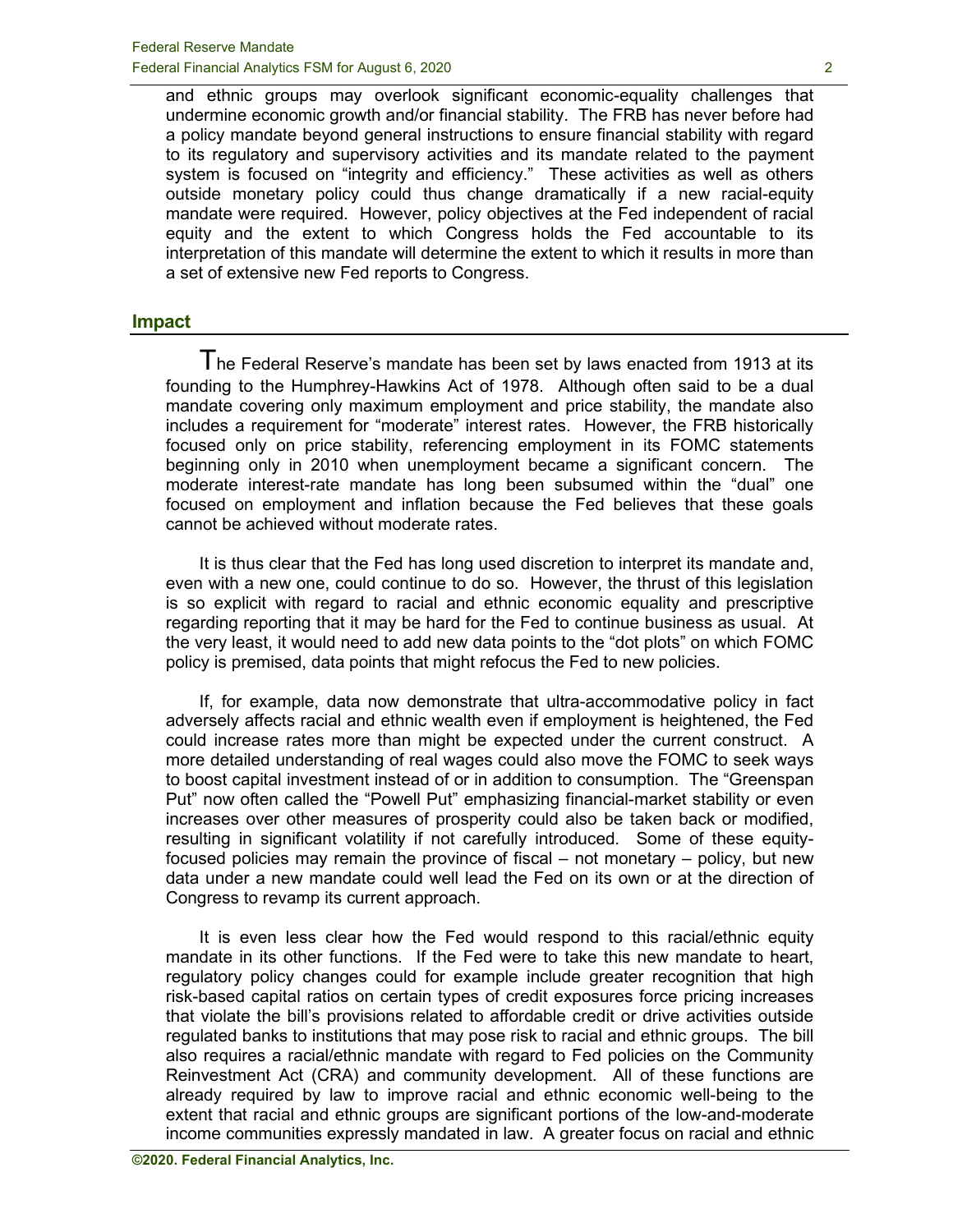groups might reduce focus on other LMI communities depending on the manner in which the mandate is met or interpreted. Fair lending is already a mandate with a direct focus on racial and ethnic equity. As a result, it is unclear how reiterating it by law would affect policy, but it could lead to a more affirmative role by the Fed in this sector despite the express authority of the Consumer Financial Protection Board over the Equal Credit Opportunity act.<sup>[1](#page-2-0)</sup>

The racial/ethnic mandate could also have significant financial-industry structural implications. As a major participant in the Financial Stability Oversight Council, the Fed has long been subject to a Dodd-Frank mandate to consider systemic risk not just in financial-market terms, but also with regard to lower-income and minority communities.[2](#page-2-1) However, FSOC has yet to do so beyond reiterated mention of this equality-focused mandate within the Council's latest policy on nonbank systemicinstitution designations.  $3$ 

Indeed, one reading of the new mandate might be to force the Fed to take a tougher role with FSOC and in other forums to address "shadow banking" deemed to adversely affect vulnerable communities. Like other bank regulators, the Fed has long prioritized bank safety and soundness; with a new mandate, it might wish or feel compelled also to consider the construct of U.S. retail finance with an eye to economic opportunity.

As noted, the Fed's payment-system mandate has never addressed equality. Under this bill, it would, perhaps force the Fed to accelerate implementation of its FedNow faster-payment system.<sup>[4](#page-2-3)</sup> Democrats have in fact demanded this,<sup>[5](#page-2-4)</sup> on grounds that faster payments reduce the risk that lower-income households will be forced to rely on costly payday lenders.

Challenges delivering COVID stimulus payments have only heightened this concern, leading Democrats also to press for rapid action on central-bank digital currency (CBDC).  $6$  Again, with a new mandate, the Fed might wish or be forced to accelerate action on these payment-system projects. Doing so would have farreaching implications for the structure not just of U.S. finance, but also monetary policy and the role of regulated financial institutions versus that of the Post Office, technology firms, and nonbank financial companies.

#### **What's Next**

H.R. 7946 was introduced on August 5 by HFSC Chairwoman Waters and 12 Democratic cosponsors including most of the chairs of the Financial Services

<span id="page-2-0"></span><sup>1</sup> See **FAIRLEND7**, *Financial Services Management*, July 31, 2020.

<span id="page-2-1"></span><sup>2</sup> See **SYSTEMIC29**, *Financial Services Management*, July 13, 2010.

<span id="page-2-2"></span><sup>3</sup> See **SIFI35**, *Financial Services Management*, December 18, 2019.

<span id="page-2-3"></span><sup>4</sup> See **PAYMENT17**, *Financial Services Management,* August 19, 2019*.*

<span id="page-2-4"></span><sup>5</sup> See *Client Report* **PAYMENT18**, September 25, 2019.

<span id="page-2-5"></span><sup>6</sup> See *Client Report* **CBDC2**, June 11, 2020.

**Federal Financial Analytics, Inc. 2101 L Street, N.W., Suite 300, Washington, D.C. 20037 Phone: (202) 589-0880 E-mail: [info@fedfin.com](mailto:info@fedfin.com) Website[: www.fedfin.com](http://www.fedfin.com/)**